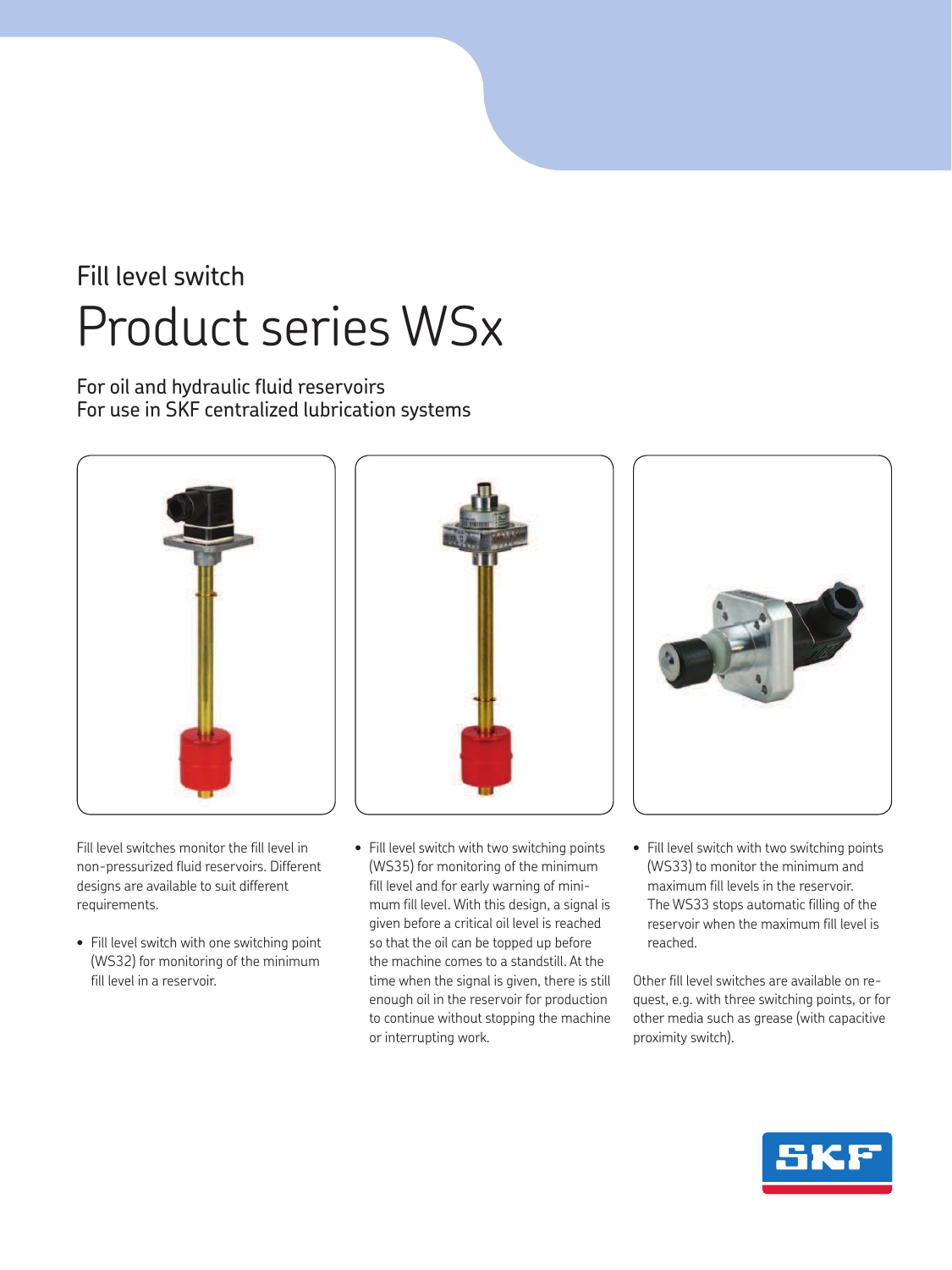# Fill level switch

## Note for the use of fill level switches

**! Be mindful of oil viscosity** SKF float switches may only be used in mineral and synthetic oils up to a maximum effective viscosity of 1 500 mm²/s. Use in media with an effective viscosity > 1 500 mm²/s can cause an increase in the shear forces between the float and contact tube, leading to failure of the float switch. This can result in insufficient lubrication and thereby to machine damage.

**! Protect contacts from erosion** The switching capacities specified for the individual switches refer to the resistive load. If inductive loads are connected, we recommend the use of a suitable means of spark suppression (e.g. RC element, varistor, free-wheeling or suppressor diode) to limit voltage spikes upon switch-off. This will extend the service life and improve the reliability of the contacts.

**! Be mindful of contact rating** The graphs show the voltage and current function in relation to the max. switching capacity and are valid for the fill level switches with reed contacts WS32-2, WS33-2 und WS35-2.

The maximum permissible AC or DC voltage is 230 V, and the maximum permissible AC or DC current is 1 A.



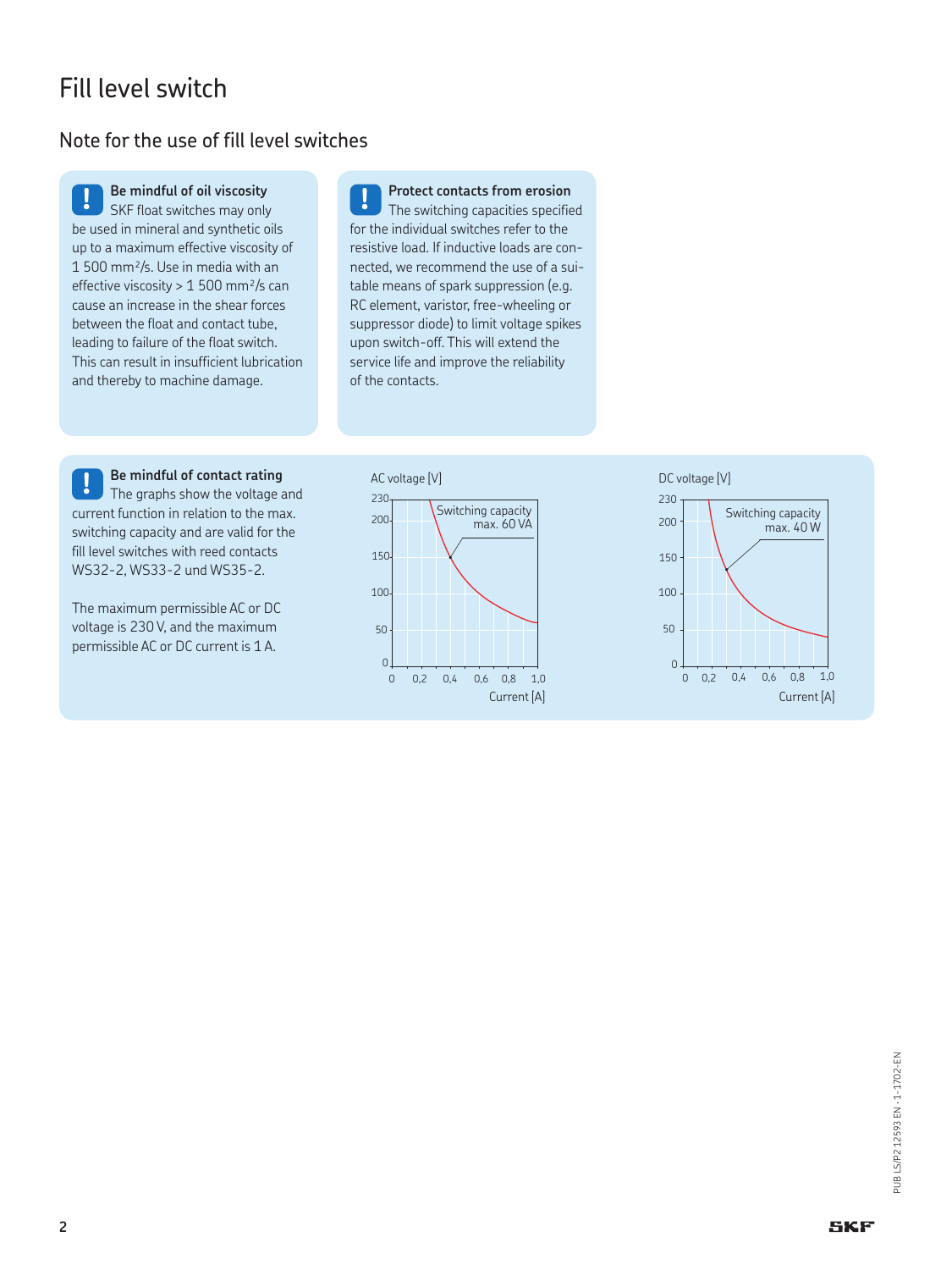# Fill level switch

## Product overview



## Productselection table

| <b>Series</b>          | Switching<br>points | Function / contact type                                                                                                                         | Plug connector                                   | Voltage, current,<br>switching capacity                 | Fitting<br>position | Page       |
|------------------------|---------------------|-------------------------------------------------------------------------------------------------------------------------------------------------|--------------------------------------------------|---------------------------------------------------------|---------------------|------------|
| WS32-S10               | $\mathbf{1}$        | min. fill level/1 changeover                                                                                                                    | Circular connector with LED<br>DIN EN 175201-804 | 24 V DC/1 A: 24 W 1)                                    | Vertical            | $4 - 5, 6$ |
| WS33-S10               | 2                   | max. fill level/1 changeover<br>min. fill level/1 changeover                                                                                    | Circular connector with LED<br>DIN EN 175201-804 | 24 V DC/1 A: 40 W <sup>1</sup>                          | Vertical            | $4 - 5, 6$ |
| WS35-S10               | $\overline{c}$      | early warning/1 changeover<br>min. fill level/1 changeover                                                                                      | Circular connector with LED<br>DIN EN 175201-804 | 24 V DC/1 A; 40 W <sup>1)</sup>                         | Vertical            | $4 - 5, 6$ |
| WS32-S30               | $\mathbf{1}$        | min. fill level/1 changeover                                                                                                                    | Circular connector M12×1<br>with LED             | 24 V DC/1 A; 30 W                                       | Vertical            | $4 - 5, 7$ |
| WS33-S30               | $\overline{2}$      | max. fill level/1 NC contact<br>min. fill level/1 NC contact                                                                                    | Circular connector M12×1<br>with LED             | 24 V DC/1 A: 30 W                                       | Vertical            | $4-5, 7$   |
| WS35-S30               | $\overline{2}$      | early warning/1 NO contact<br>min. fill level/1 NC contact                                                                                      | Circular connector M12×1<br>with LED             | 24 V DC/1 A: 30 W                                       | Vertical            | $4 - 5, 7$ |
| WS32-2                 | $\mathbf{1}$        | min. fill level/1 changeover                                                                                                                    | Square connector<br>DIN EN 175301-803-A          | See graph on page 2                                     | Vertical            | $4 - 5, 8$ |
| WS33-2                 | $\overline{2}$      | max. fill level/1 NO contact<br>min. fill level/1 NC contact                                                                                    | Square connector<br>DIN EN 175301-803-A          | See graph on page 2                                     | Vertical            | $4 - 5, 8$ |
| WS35-2                 | $\overline{c}$      | early warning/1 NO contact<br>min. fill level/1 NC contact                                                                                      | Square connector<br>DIN EN 175301-803-A          | See graph on page 2                                     | Vertical            | $4 - 5, 8$ |
| WS32-2-V57-A           | $\mathbf{1}$        | min. fill level/1 changeover                                                                                                                    | Circular connector M12×1                         | 24 V AC/1 A; 24 VA 1)<br>48 V DC/1 A 40 W <sup>1)</sup> | Vertical            | $4 - 5, 9$ |
| WS33-2-V57-A           | 2                   | max. fill level/1 NO contact<br>min. fill level/1 NC contact                                                                                    | Circular connector M12×1                         | 24 V AC/1 A: 24 VA <sup>1)</sup><br>48 V DC/1 A 40 W 1) | Vertical            | $4 - 5, 9$ |
| WS35-2-V57-A           | 2                   | early warning/1 NO contact<br>min. fill level/1 NC contact                                                                                      | Circular connector M12×1                         | 24 V AC/1 A: 24 VA 1)<br>48 V DC/1 A 40 W 1)            | Vertical            | $4 - 5, 9$ |
| WS63-2                 | $\mathbf{1}$        | min. fill level/1 NO or NC contact Plug connector<br>(depending on mounting pos.)                                                               | DIN EN 175301-803-A                              | 240 V AC/0.5 A: 100 VA<br>200 V DC/0.5 A; 50 W          | Horizontal          | $10 - 11$  |
| <b>WS68</b><br>$10c+1$ | $\mathbf{1}$        | min. fill level/1 NC contact<br>the contract of the contract of the contract of the contract of the contract of the contract of the contract of | Plug connector<br>DIN EN 175301-803-A            | 48 V AC/DC<br>0.25 A; 10 VA/10 W                        | Horizontal          | $10 - 11$  |

1) Safety measures to be applied for correct operation: "Protective extra-low voltage" (PELV) Standards: EN 60204-1 / IEC 60204-1; HD 60364-4-41 / DIN VDE 0100-410 / IEC 60364-4-41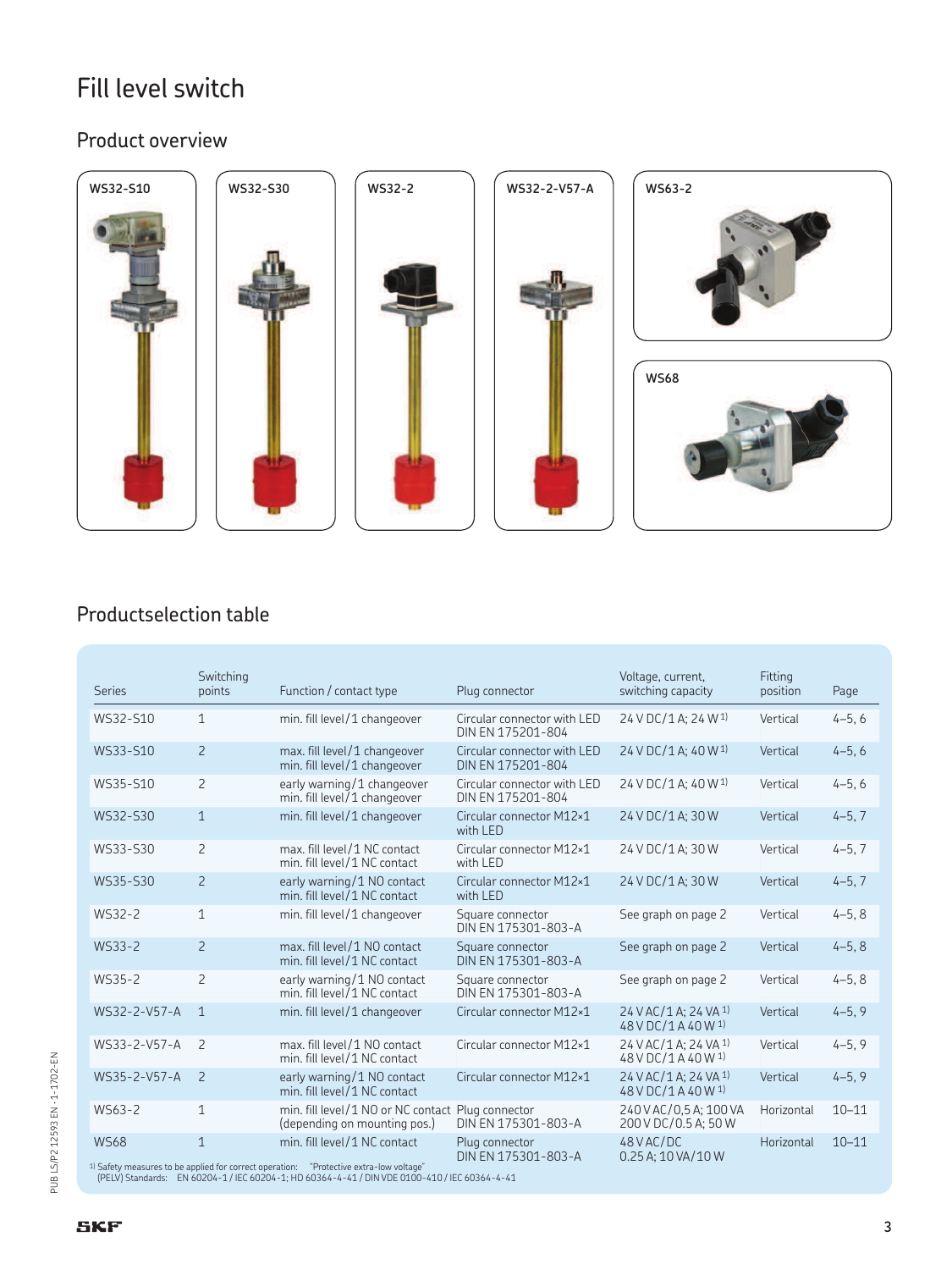Designs



## Technical data WS32 / WS33 / WS35

### **Technical data**

| Switching element Reed contact<br>Protection class according to |                                |
|-----------------------------------------------------------------|--------------------------------|
| DIN EN 60529 $\ldots$ , $\ldots$ , $\ldots$ , $\ldots$          |                                |
| Operating/ media temperature $\dots$ -10 to +80 °C              |                                |
|                                                                 |                                |
|                                                                 | with an effective viscosity of |
|                                                                 | max. 1 500 mm <sup>2</sup> /s  |
| Fitting position Vertical                                       |                                |
|                                                                 |                                |
| Materials:                                                      |                                |
| Flange Aluminum                                                 |                                |
| Contact tube CuZn                                               |                                |
|                                                                 |                                |
| $Float$ PP                                                      |                                |
|                                                                 |                                |

#### **Drilling template for assembly**



PUB LS/P2 12593 EN - 1-1702-EN PUB LS/P2 12593 EN · 1-1702-EN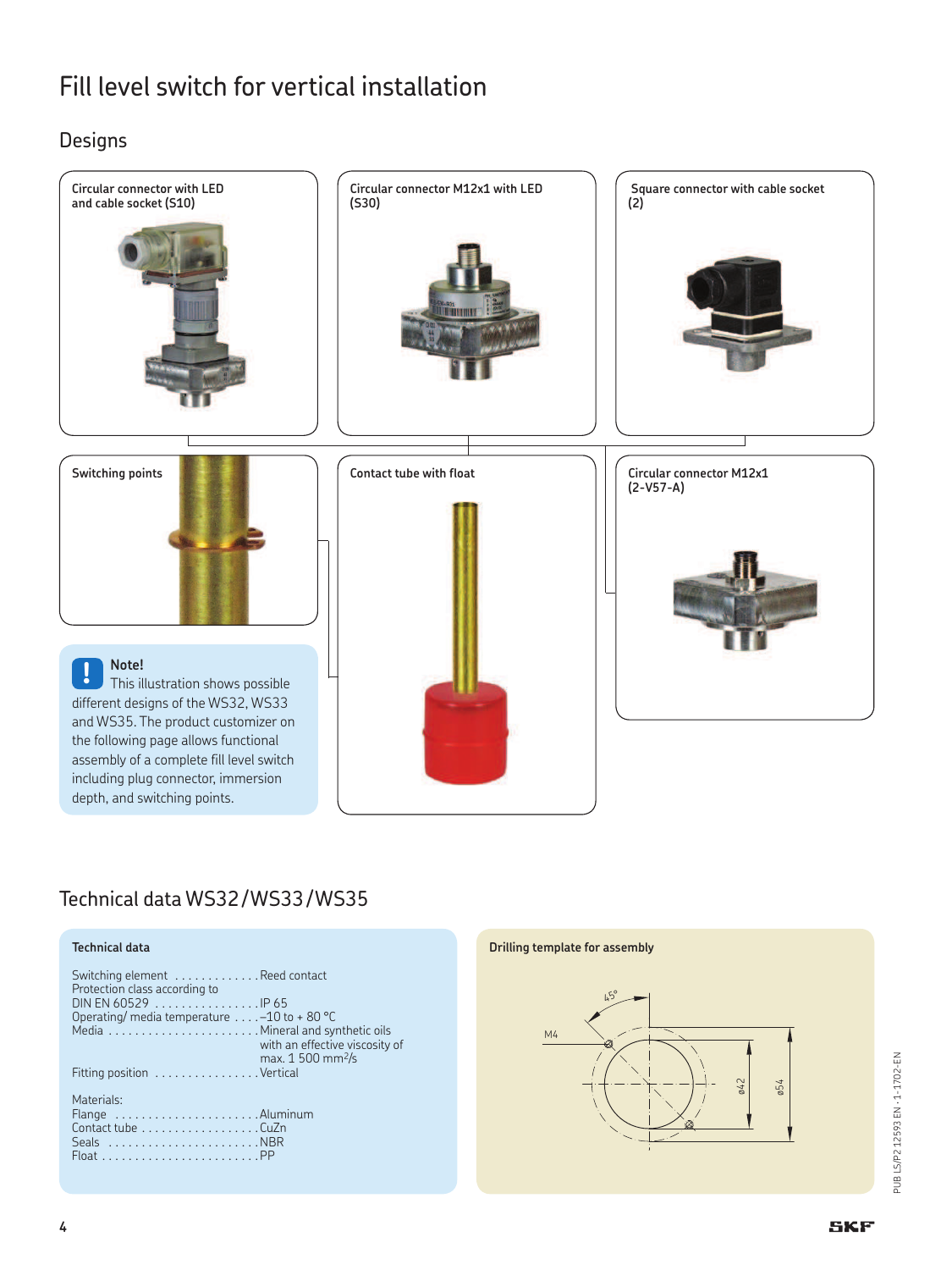## Product customizer



PUB LS/P2 12593 EN - 1-1702-EN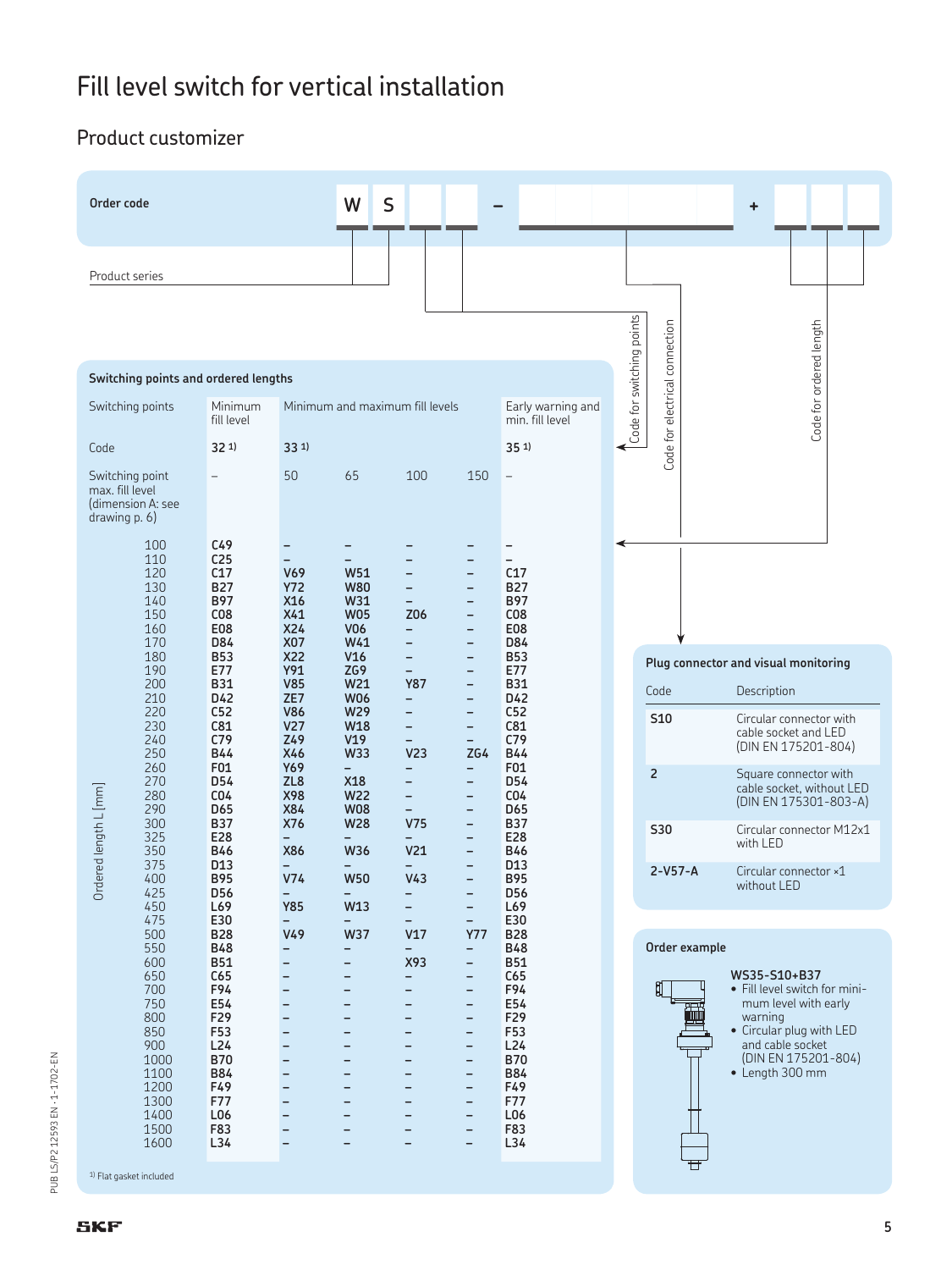# Fill level switch for vertical installation (with LED)

## Dimensions, circuit diagrams and functional descriptions





### **Functional description**

Float switch to monitor the minimum fill level. When operating voltage is applied, the green LED lights up. At minimum fill level, contact 1–2 opens and contact 1–3 closes. The yellow LED lights up.







### **Functional description**

Float switch to monitor the minimum and maximum fill level. When operating voltage is applied, the green LED lights up. When the reservoir is full (max. fill level), contact 1–3 is closed and contact 1–2 is open. The yellow LED lights up. At minimum fill level, contact 4–5 opens and contact 4–6 closes. The red LED lights up.





### **Functional description**

Float switch to monitor the minimum fill level with early warning. When operating voltage is applied, the green LED lights up. Contact 1–2 opens and contact 1–3 closes 25 mm before the minimum fill level. The yellow LED lights up. When the minimum fill level is reached, contact 4–5 opens and contact 4–6 closes. The red LED lights up.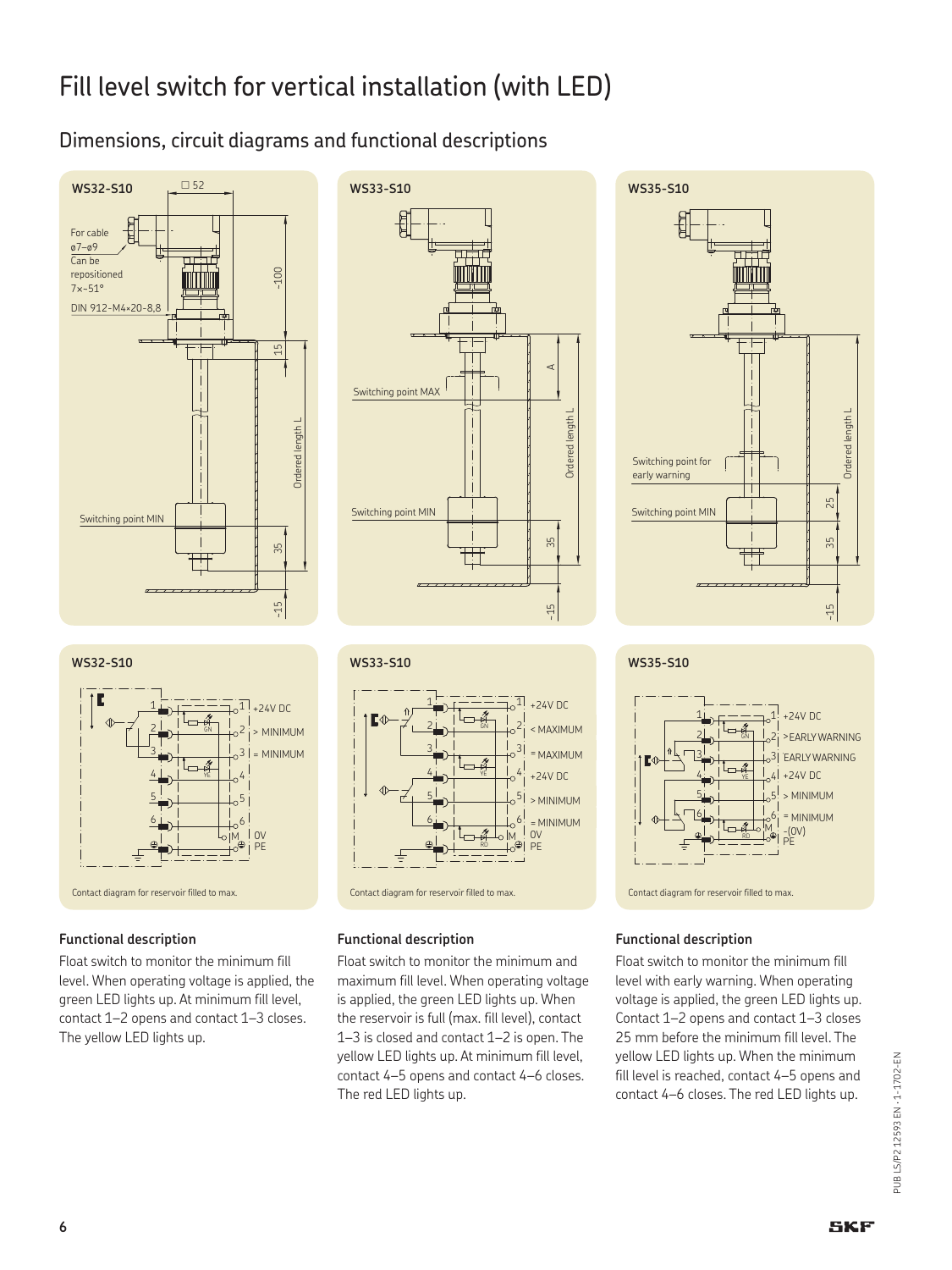# Fill level switch for vertical installation (with LED)

## Dimensions, circuit diagrams and functional descriptions







#### **WS32-S30 WS33-S30 WS35-S30**



#### **Functional description**

Float switch to monitor the minimum fill level. When operating voltage is applied, the green LED lights up. At minimum fill level, contact 1–4 opens and contact 1–2 closes. The red LED lights up.



#### **Functional description**

Float switch to monitor the minimum and maximum fill level. When operating voltage is applied, the green LED lights up. When the reservoir is full, contact 1–4 is open. When the fluid level falls below the maximum, contact 1–4 closes and the yellow LED lights up. When the minimum fill level is reached, contact 1–2 opens and the red LED lights up.



#### **Functional description**

Float switch to monitor the minimum fill level with early warning. When operating voltage is applied, the green LED lights up. Contact 1–4 closes 25 mm before the minimum fill level and the yellow LED lights up. When the minimum fill level is reached, contact 1–2 opens and the red LED lights up.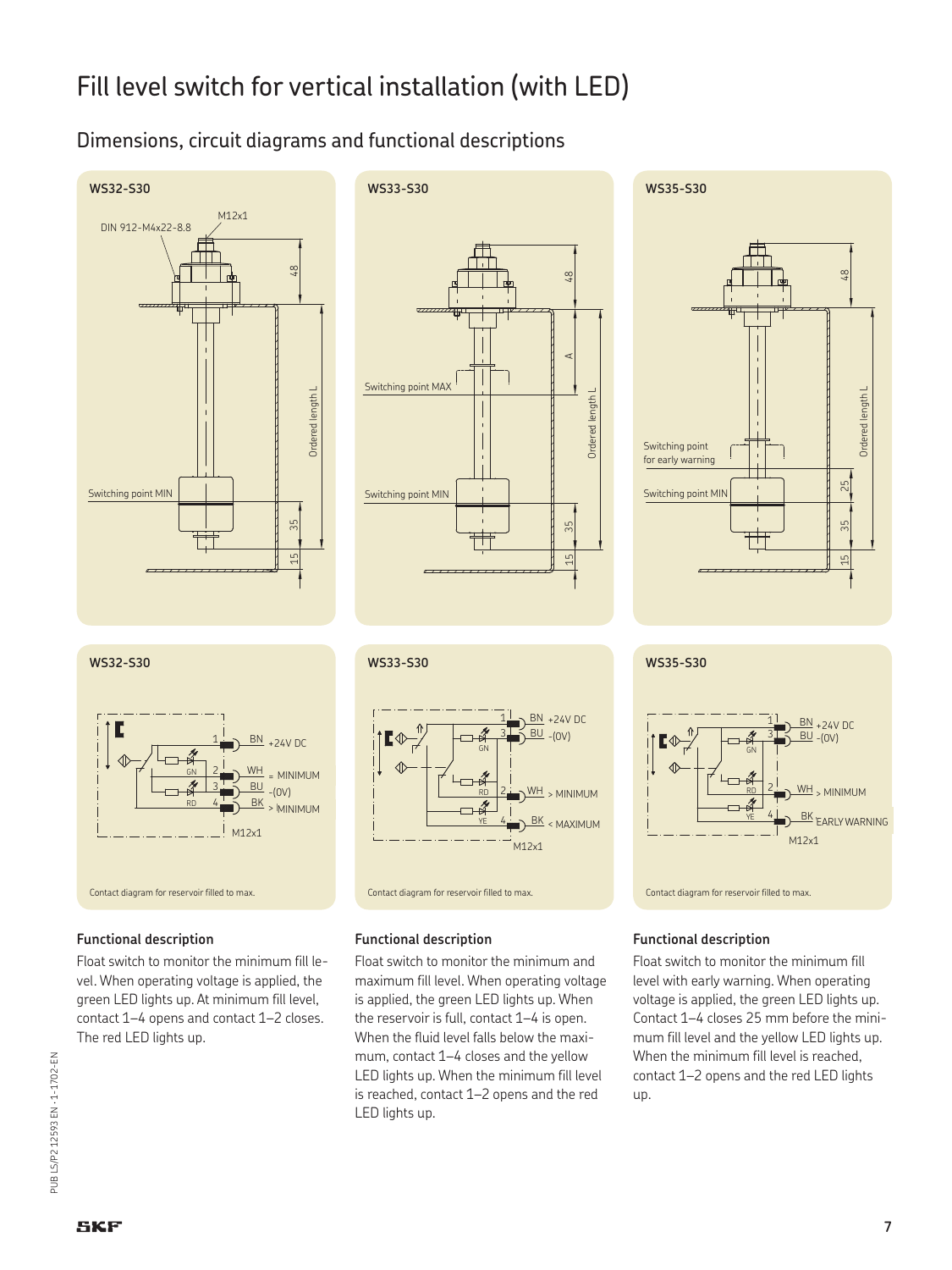## Dimensions, circuit diagrams and functional descriptions







### **Functional description**

Float switch to monitor the minimum fill level. At minimum fill level, contact 1–2 opens and contact 1–3 closes.



### **Functional description**

Float switch to monitor the minimum and maximum fill level. Contact 1–2 opens at minimum fill level. Contact 1–3 closes at maximum fill level.





### **Functional description**

Float switch to monitor the minimum fill level with early warning. Contact 1–3 closes 25 mm before the minimum fill level. Contact 1–2 opens at minimum fill level.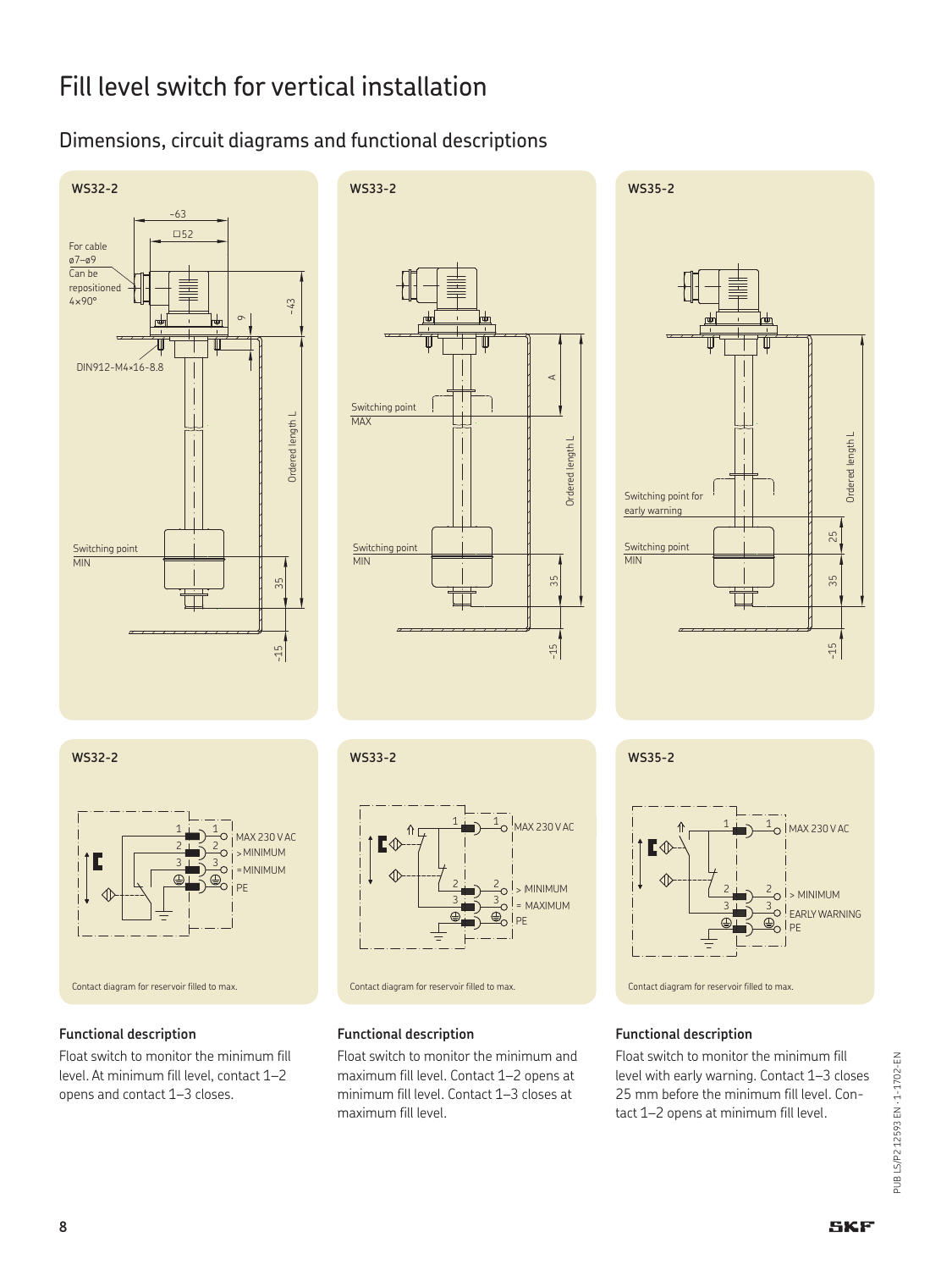## Dimensions, circuit diagrams and functional descriptions





**WS35-2-V57-A**





#### **Functional description**

Float switch to monitor the minimum fill level. At minimum fill level, contact 1–4 opens and contact 1–2 closes.



#### **Functional description**

Float switch to monitor the minimum and maximum fill level. Contact 1–2 opens at minimum fill level. Contact 1–4 closes at maximum fill level.



#### **Functional description**

Float switch to monitor the minimum fill level with early warning. Contact 1–4 closes 25 mm before the minimum fill level. Contact 1–2 opens at minimum fill level.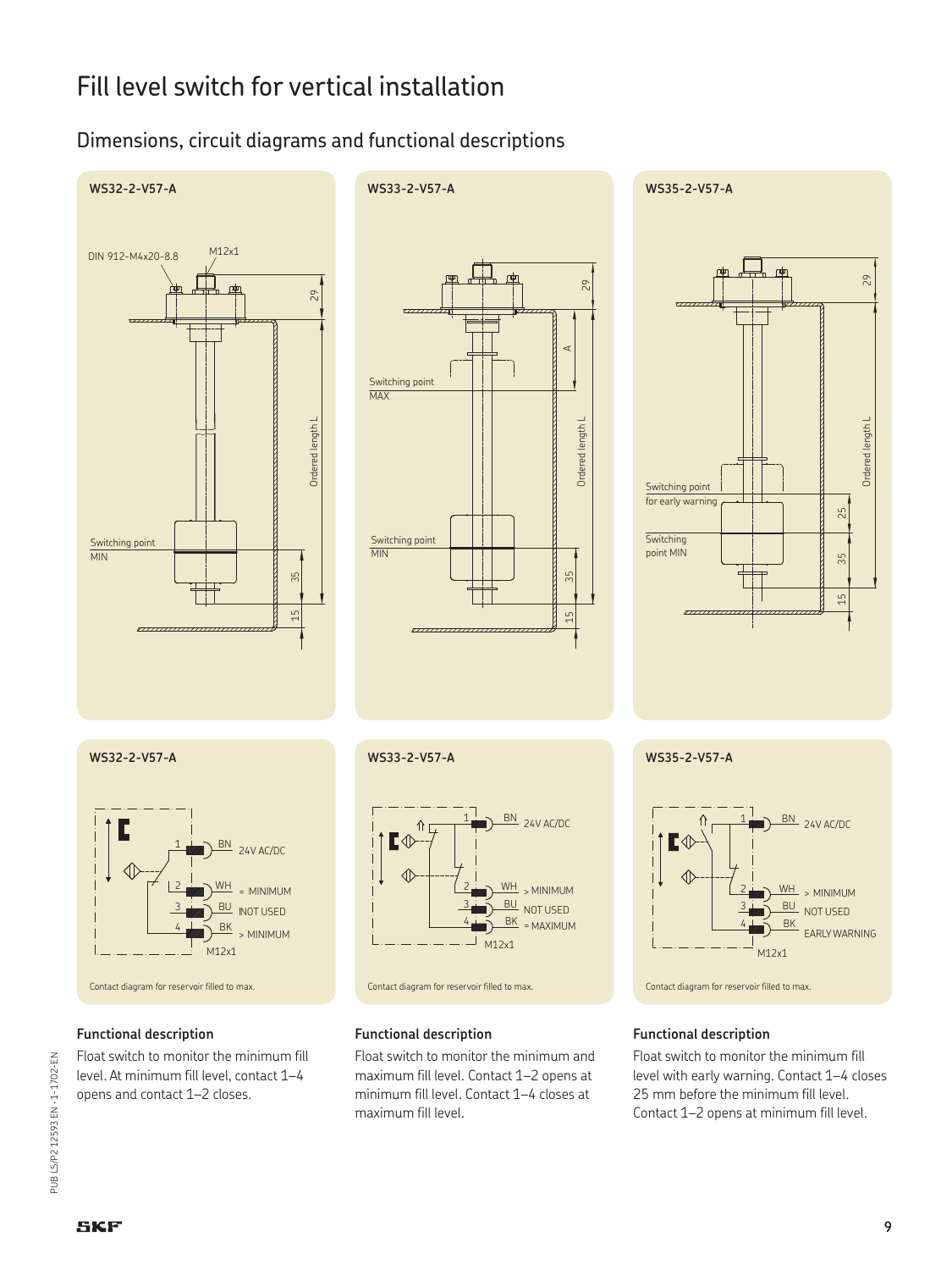# Fill level switch for horizontal installation

## Different designs and technical data



#### **Functional description**

When the oil level falls, the float drops and opens the contact 1-2. If turned through 180° and installed in that position, the contact function changes. The contact 1–2 then closes when the oil level falls.



#### **Functional description**

When the fluid level falls, the float drops and opens the contact 1–2.

#### **Technical data WS63-2**

| Switching voltage, max.<br>Switching capacity, max (resistive load)<br>Switching current, max.<br>Fitting position<br>Temperature range<br>Materials: | $WS63-21$<br>240 V AC / 2<br>100 VA / 50<br>0.5A<br>Horizontal<br>$-10$ to $+80$<br>Mineral and<br>effective vis<br>max. 1 500 |
|-------------------------------------------------------------------------------------------------------------------------------------------------------|--------------------------------------------------------------------------------------------------------------------------------|
|                                                                                                                                                       | РP                                                                                                                             |
| Flange $\ldots \ldots \ldots \ldots \ldots \ldots \ldots$                                                                                             | Aluminum                                                                                                                       |
| Gasket                                                                                                                                                | <b>NBR</b>                                                                                                                     |

1) Flat gasket included 1) Flat gasket included

Switching voltage, max. . . . . . . . . . . . 240 V AC / 200 V DC .40 VAC/ 200<br>.00 VA / 50 W<br>).5 A ... . .<br>Iorizontal  $-10 \text{ to } +80 \text{ °C}$ Media ......................... Mineral and synthetic oils with effective viscosity of  $max. 1500$  mm<sup>2</sup>/s

.<br>|luminum<br>|BR

#### **WS63-2**



#### **Technical data WS68**

| Switching voltage, $max.$<br>Switching capacity, max.<br>Switching current, max.<br>Fitting position<br>Temperature range | WS68 <sup>1)</sup><br>48 V AC/DC<br>10 VA/10 W<br>0.25A<br>Horizontal<br>$-10$ to + 80 °C<br>Mineral and synthetic oils with<br>effective viscosity of<br>max. 1 500 mm <sup>2</sup> /s |
|---------------------------------------------------------------------------------------------------------------------------|-----------------------------------------------------------------------------------------------------------------------------------------------------------------------------------------|
| Materials:                                                                                                                |                                                                                                                                                                                         |
|                                                                                                                           | <b>NBR</b>                                                                                                                                                                              |
| Flange  Aluminum                                                                                                          |                                                                                                                                                                                         |
| Casing  PA                                                                                                                |                                                                                                                                                                                         |
|                                                                                                                           | <b>NBR</b>                                                                                                                                                                              |

#### **WS68**

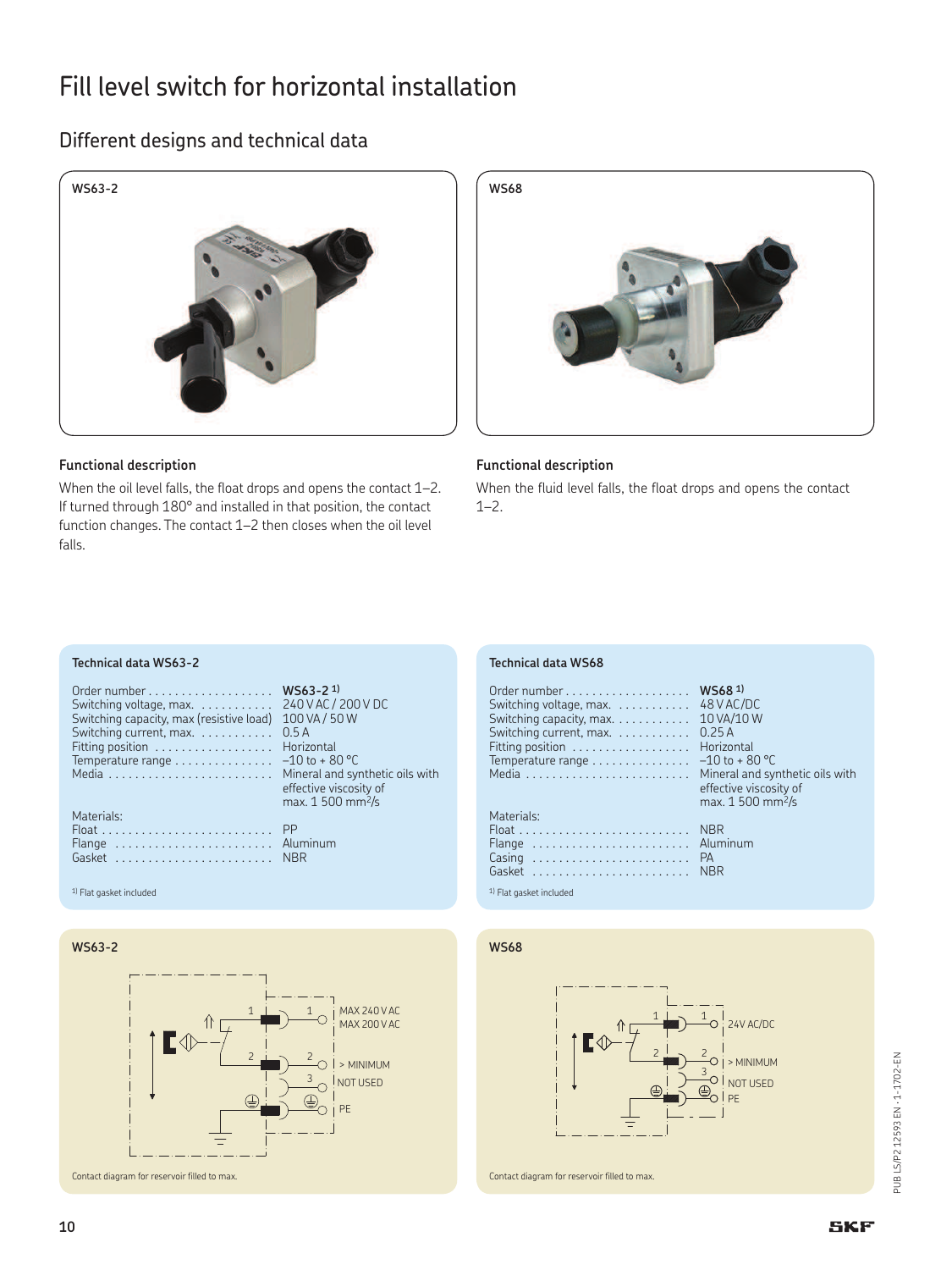# Fill level switch for horizontal installation

## Dimensions and drilling template



**WS68**





<sup>1)</sup> Connector socket can be repositioned in 90° increments 2) Minimum clearance from reservoir bottom

**Drilling template for assembly for WS63-2/WS68** 





These float switches should never be installed in a distorted position. To prevent damage to the switches, they should be subjected to only the static and dynamic loads required by their normal use. To permit optimum functioning, fill level switches WS63-2 and WS68 must always be installed in a horizontal position.

PUB LS/P2 12593 EN - 1-1702-EN PUB LS/P2 12593 EN · 1-1702-EN